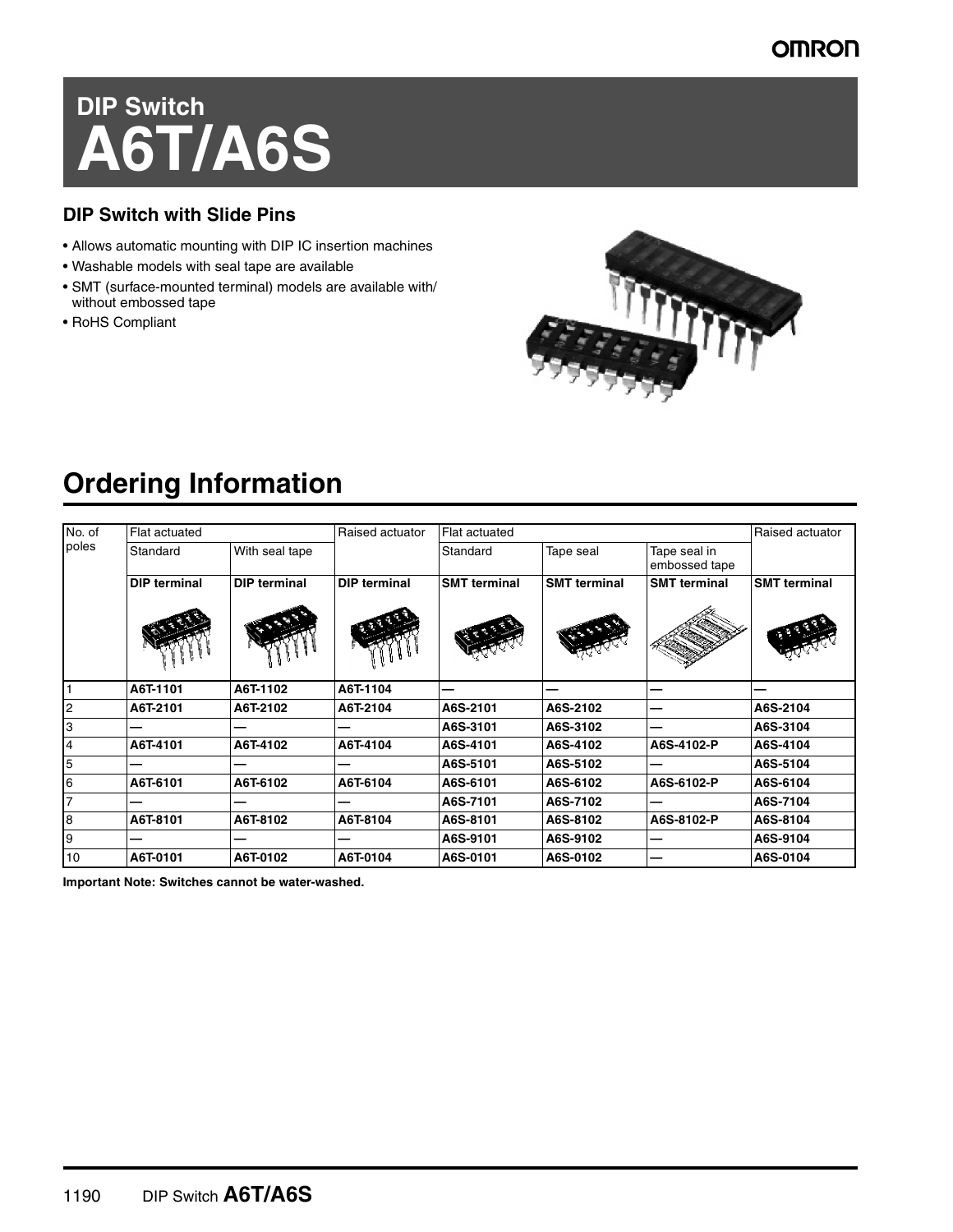# **Specifications**

#### ■ **Characteristics**

| Switching capacity                      |            | 25 mA at 24 VDC                                                                                      |  |  |
|-----------------------------------------|------------|------------------------------------------------------------------------------------------------------|--|--|
| Insulation resistance                   |            | 100 M $\Omega$ min. (at 250 VDC)                                                                     |  |  |
| Contact resistance                      |            | 200 m $\Omega$ max. (initial value)                                                                  |  |  |
| Dielectric strength                     |            | 500 VAC for 1 min between terminals of same polarity, and between terminals of<br>different polarity |  |  |
| Vibration resistance                    |            | Malfunction: 10 to 55 Hz, 1.5-mm double amplitude                                                    |  |  |
| Shock resistance                        |            | Malfunction: 300 m/s <sup>2</sup> min. (approx. 30G min.)                                            |  |  |
| Life expectancy                         | Mechanical | 1,000 operations min.                                                                                |  |  |
|                                         | Electrical | 1,000 operations min.                                                                                |  |  |
| <b>Ambient temperature</b><br>Operating |            | -20°C to 70°C (with no icing)                                                                        |  |  |
| Ambient humidity<br>Operating           |            | 35% to 90%                                                                                           |  |  |
| Operating force                         |            | 30 <sub>gt</sub>                                                                                     |  |  |

# **Dimensions**

Unit: mm (inch)

**Note:** Unless otherwise specified, a tolerance of ±0.4 mm applies to all dimensions.

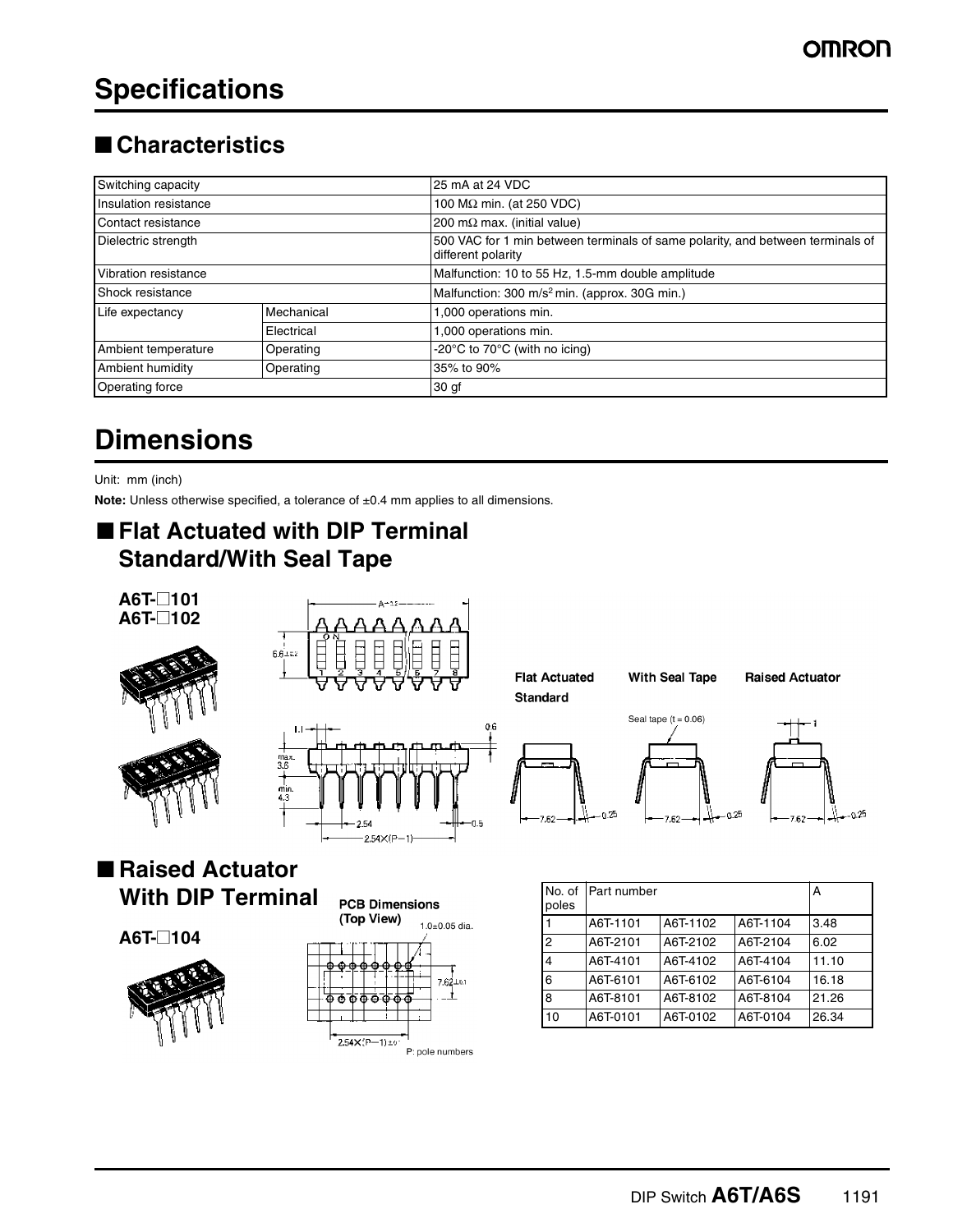#### **OMRON**

#### ■ **Flat Actuated with SMT Terminal Standard/With Seal Tape**



■ **Embossed Tape** 



■ **Raised Actuator With SMT Terminal**

**PCB Dimensions** (Top View)





| No. of poles   | Part number |          |            |          | A            |
|----------------|-------------|----------|------------|----------|--------------|
| $\overline{2}$ | A6S-2101    | A6S-2102 |            | A6S-2104 | 6.02(0.24)   |
| 3              | A6S-3101    | A6S-3102 |            | A6S-3104 | 8.56 (0.34)  |
| $\overline{4}$ | A6S-4101    | A6S-4102 | A6S-4102-P | A6S-4104 | 11.10(0.44)  |
| 5              | A6S-5101    | A6S-5102 |            | A6S-5104 | 13.64 (0.54) |
| 6              | A6S-6101    | A6S-6102 | A6S-6102-P | A6S-6104 | 16.18 (0.64) |
| $\overline{7}$ | A6S-7101    | A6S-7102 |            | A6S-7104 | 18.72 (0.74) |
| $\overline{8}$ | A6S-8101    | A6S-8102 | A6S-8102-P | A6S-8104 | 21.26 (0.84) |
| 9              | A6S-9101    | A6S-9102 |            | A6S-9104 | 23.80 (0.94) |
| 10             | A6S-0101    | A6S-0102 |            | A6S-0104 | 26.34 (1.04) |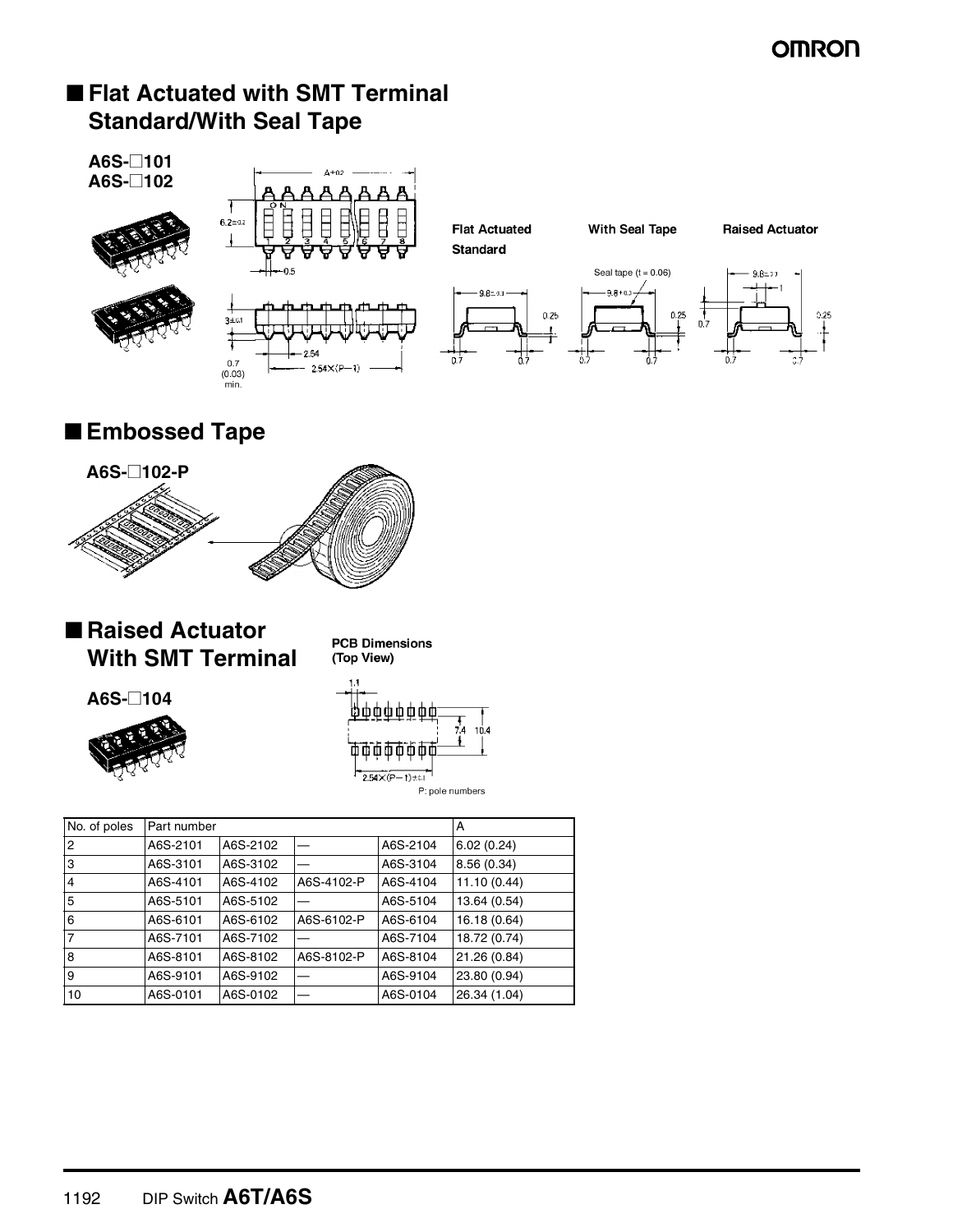## **Installation**

#### ■ **Internal Connections (Top View)**



## **Precautions**

#### ■ Circuit Design

Use the DIP Switch within the rated voltage and current ranges, otherwise the DIP Switch may have a shortened life expectancy, radiate heat, or burn out.

#### ■ **Mounting**

Do not operate the DIP Switch while mounting, soldering, or washing the DIP Switch, otherwise the DIP Switch may deform due to the heat of the solder, the DIP Switch may malfunction due to the penetration of the washing agent, or the machine incorporating the DIP Switch may operate or be set incorrectly.

An automatic insertion machine incorporating a body stopper is available for mounting the DIP Switch. When using an automatic insertion machine incorporating a half-lead stopper to mount the DIP Switch, make sure that the automatic insertion machine will not deform the terminals of the DIP Switch, otherwise the improper insertion of the DIP Switch may result.

### ■ **Soldering**

Observe the following conditions when soldering the DIP Switch.

#### **Automatic Soldering Bath**

Soldering temperature: 350°C at the tip of the soldering iron Soldering time: 3 s max. for a 1.6-mm thick, single-side PCB

#### **Reflow Soldering**



#### **Manual Soldering**

Soldering temperature: 350°C at the tip of the soldering iron

Soldering time: 3 s max. for a 1.6-mm thick, single-side PCB

Set the pins of the DIP Switch to OFF before soldering the DIP Switch.

Before soldering the DIP Switch on a PCB, make sure that there is no unnecessary space between the DIP Switch and PCB.

Before soldering the DIP Switch on a multilayer PCB, make sure that the DIP Switch will not be deformed by the soldering heat on the pattern or land of the multilayer PCB.

Do not solder the DIP Switch more than twice including rectification soldering. An interval of five minutes is required between the first and second solderings.

Make sure that there is no flux rise on the surface of the PCB.

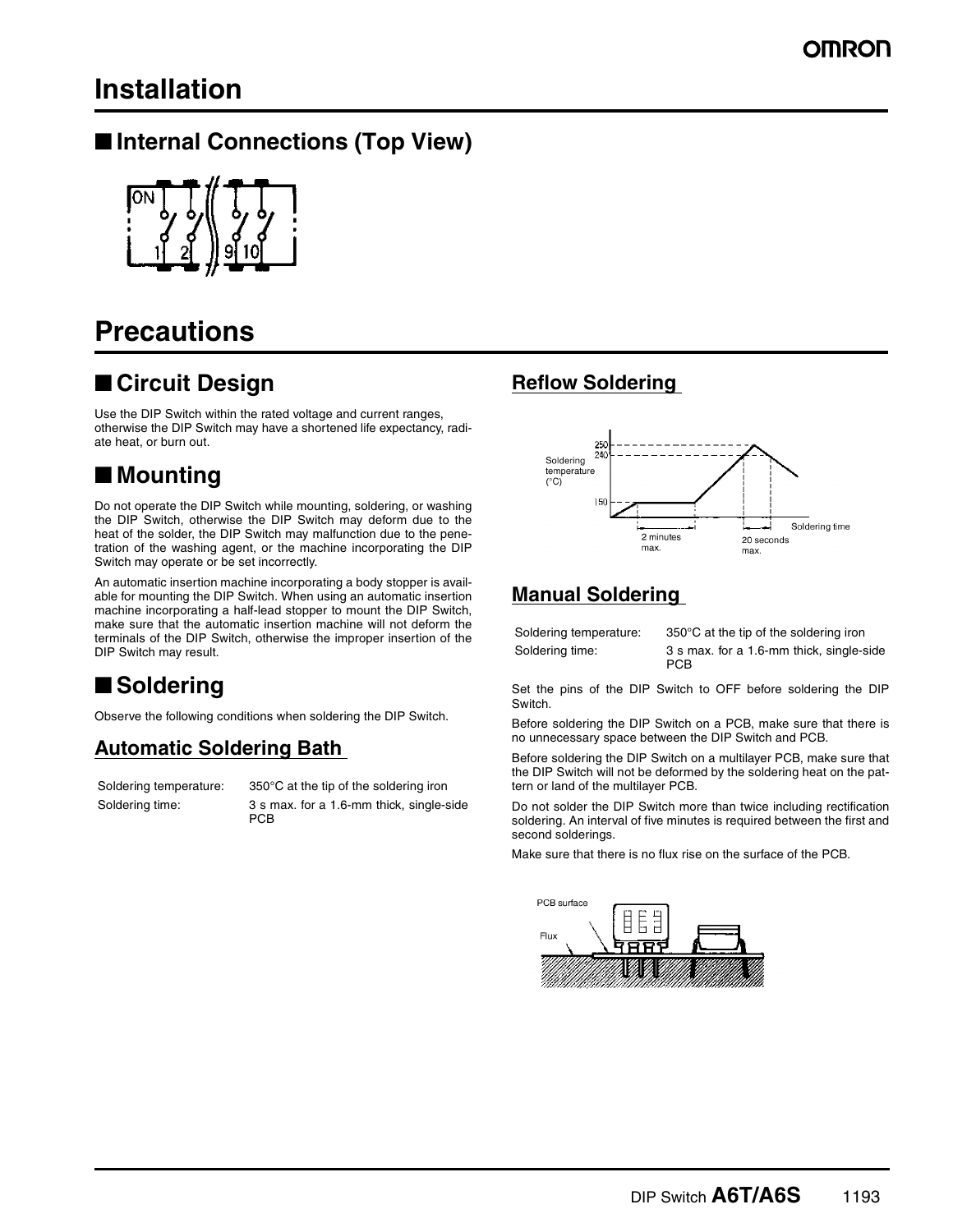## **Terms and Conditions of Sale**

- 1. Offer: Acceptance. These terms and conditions (these "Terms") are deemed<br>part of all quotations, acknowledgments, invoices, purchase orders and other<br>documents, whether electronic or in writing, relating to the sale of services (collectively, the "Products") by Omron Electronic Components LLC ("Seller"). Seller hereby objects to any terms or conditions proposed in Buyer's purchase order or other documents which are inconsistent with, or in addition to, these Terms.
- Prices; Payment. All prices stated are current, subject to change without notice by Seller. Buyer agrees to pay the price in effect at time of shipment. Payments for Products received are due net 30 days unless otherwise stated n the invoice.
- 3. Discounts. Cash discounts, if any, will apply only on the net amount of invoices sent to Buyer after deducting transportation charges, taxes and duties, and will be allowed only if (i) the invoice is paid according to Seller's
- payment terms and (ii) Buyer has no past due amounts owing to Seller.<br>4. Currencies. If the prices quoted herein are in a currency other than U.S. dollars, Buyer shall make remittance to Seller at the then current exchange rate most favorable to Seller and which is available on the due date; provided that if remittance is not made when due, Buyer will convert the amount to U.S. dollars at the then current exchange rate most favorable to Seller available during the period between the due date and the date remittance is actually made.
- 5. Governmental Approvals. Buyer shall be responsible for, and shall bear all costs involved in, obtaining any government approvals required for the importation or sale of the Products.
- 6. Taxes. All taxes, duties and other governmental charges (other than general reap property and income taxes), including any interest or penalties thereon, imposed directly or indirectly on Seller or required to be collec consumption or use of the Products sold hereunder (including customs duties and sales, excise, use, turnover and license taxes) shall be charged to and remitted by Buyer to Seller.
- 7. <u>Financial</u>. If the financial position of Buyer at any time becomes unsatisfactory<br>to Seller, Seller reserves the right to stop shipments or require satisfactory<br>security or payment in advance. If Buyer fails to make pa comply with these Terms or any related agreement, Seller may (without liability<br>and in addition to other remedies) cancel any unshipped portion of Products<br>sold hereunder and stop any Products in transit until Buyer pays a
- 8. Cancellation; Etc. Orders are not subject to rescheduling or cancellation unless Buyer indemnifies Seller fully against all costs or expenses arising in connection therewith.
- 9. Force Majeure. Seller shall not be liable for any delay or failure in delivery resulting from causes beyond its control, including earthquakes, fires, floods, strikes or other labor disputes, shortage of labor or materials, accidents to machinery, acts of sabotage, riots, delay in or lack of transpor
- - 2. Such carrier shall act as the agent of Buyer and delivery to such carrier shall constitute delivery to Buyer;
	- 3. All sales and shipments of Products shall be FOB shipping point (unless otherwise stated in writing by Seller), at which point title to and all risk of<br>loss of the Products shall pass from Seller to Buyer, provided that Seller<br>shall retain a security interest in the Products until the full pur paid by Buver
	-
	-
	-
- 4. Delivery and shipping dates are estimates only.<br>5. Seller will package Products as it deems proper for protection against<br>normal handling and extra charges apply to special conditions.<br>11. Claims. Any claim by Buyer aga to Seller within 30 days of receipt of shipment and include the original transportation bill signed by the carrier noting that the carrier received the Products from Seller in the condition claimed.
- 12. Warranties. (a) Exclusive Warranty. Seller's exclusive warranty is that the Products will be free from defects in materials and workmanship for a period of twelve months from the date of sale by Seller (or such other period expressed in writing by Seller). Seller disclaims all other warranties, express or implied.<br>(b) Limitations. SELLER MAKES NO WARRANTY OR REPRESENTATION,<br>EXPRESS OR IMPLIED, ABOUT NON-INFRINGEMENT, MERCHANTABIL-<br>ITY OR FITNESS FOR A PRODUCTS WILL SUITABLY MEET THE REQUIREMENTS OF THEIR INTENDED USE. Seller further disclaims all warranties and responsibility of any type for claims or expenses based on infringement by the Products or otherwise of any intellectual property right. (c) <u>Buyer Remedy</u>. Seller's sole obli-<br>gation hereunder shall be to replace (in the form originally shipped with Buyer responsible for labor charges for removal or replacement thereof) the non-<br>complying Product or, at Seller's election, to repay or credit Buyer an amount<br>equal to the purchase price of the Product; provided that in no even Products were properly handled, stored, installed and maintained and not subject to contamination, abuse, misuse or inappropriate modification. Return of any Products by Buyer must be approved in writing by Seller before shipment. Seller shall not be liable for the suitability or unsuitability or the results from the use of Products in combination with any electrical or electronic components,
- circuits, system assemblies, or any other materials or substances or environ-<br>ments. Any advice, recommendations or information given orally or in writing<br>are not to be construed as an amendment or addition to the above wa which liability is asserted.
- Indemnities. Buyer shall indemnify and hold harmless Seller, its affiliates and its employees from and against all liabilities, losses, claims, costs and<br>expenses (including attorney's fees and expenses) related to any claim, inves-<br>tigation, litigation or proceeding (whether or not Seller is a party) any Product made to Buyer specifications infringed intellectual property rights of another party.
- 15. <u>Property: Confidentiality</u>. The intellectual property embodied in the Products is the exclusive property of Seller and its affiliates and Buyer shall not attempt to<br>duplicate it in any way without the written permissi ing any charges to Buyer for engineering or tooling, all engineering and tooling<br>shall remain the exclusive property of Seller. All information and materials sup-<br>plied by Seller to Buyer relating to the Products are confi
- strictly prevent disclosure to any third party.<br>16. <u>Miscellaneous</u>. (a) <u>Waiver</u>. No failure or delay by Seller in exercising any right<br>26. and no course of dealing between Buyer and Seller shall operate as a waiver of rights by Seller. (b) Assignment. Buyer may not assign its rights hereunder<br>without Seller's written consent. (c) Law. These Terms are governed by Illi-<br>mois law (without regard to conflict of law principles). Federal a herein, "including" means "including without limitation"